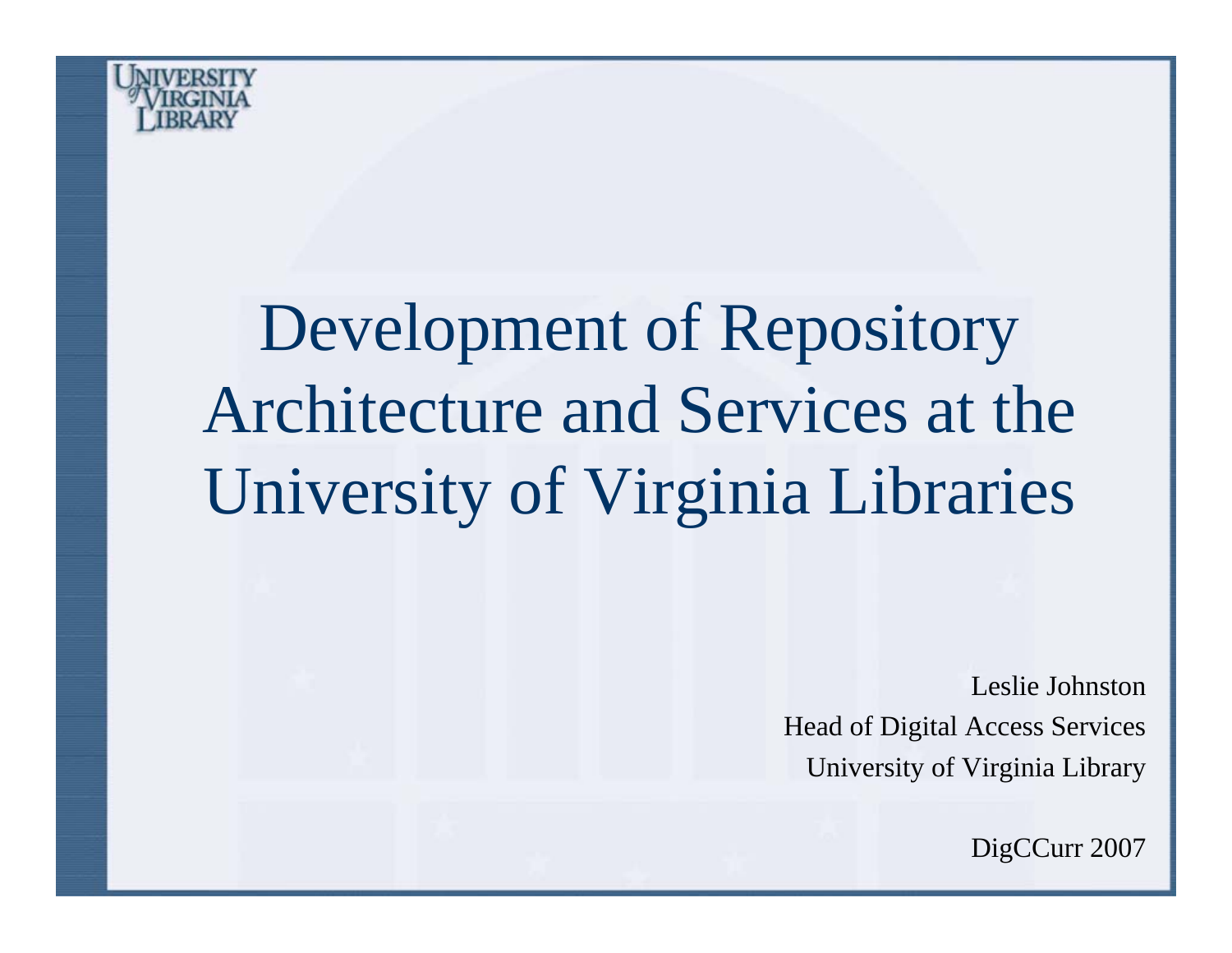

#### First, we had to Build Fedora

- • The University of Virginia Library began working with Cornell University on Fedora<sup>TM</sup> in 1999.
- $\bullet$  After UVa completed a reference implementation, UVa and Cornell secured grants from the Andrew W. Mellon Foundation in 2001 and again in 2004 to develop Fedora into an advanced open source digital library architecture.
- • The goal of the Fedora project is to develop a generalized digital asset management (DAM) architecture upon which many types of digital library systems might be built.
- $\bullet$  Fedora is the underlying architecture for a digital repository, not a complete management, indexing, discovery, and delivery application. Fedora includes the software tools to ingest, manage, and provide basic delivery of objects with little or no customization, but Fedora's potential lies in that customization.
- $\bullet$  Fedora was initially released in 2003, and since that time a number of projects and institutions internationally have built local systems, open-source applications, and commercial systems on top of Fedora.

Fedora software releases and documentation are available at: <<u><http://www.fedora.info/></u>>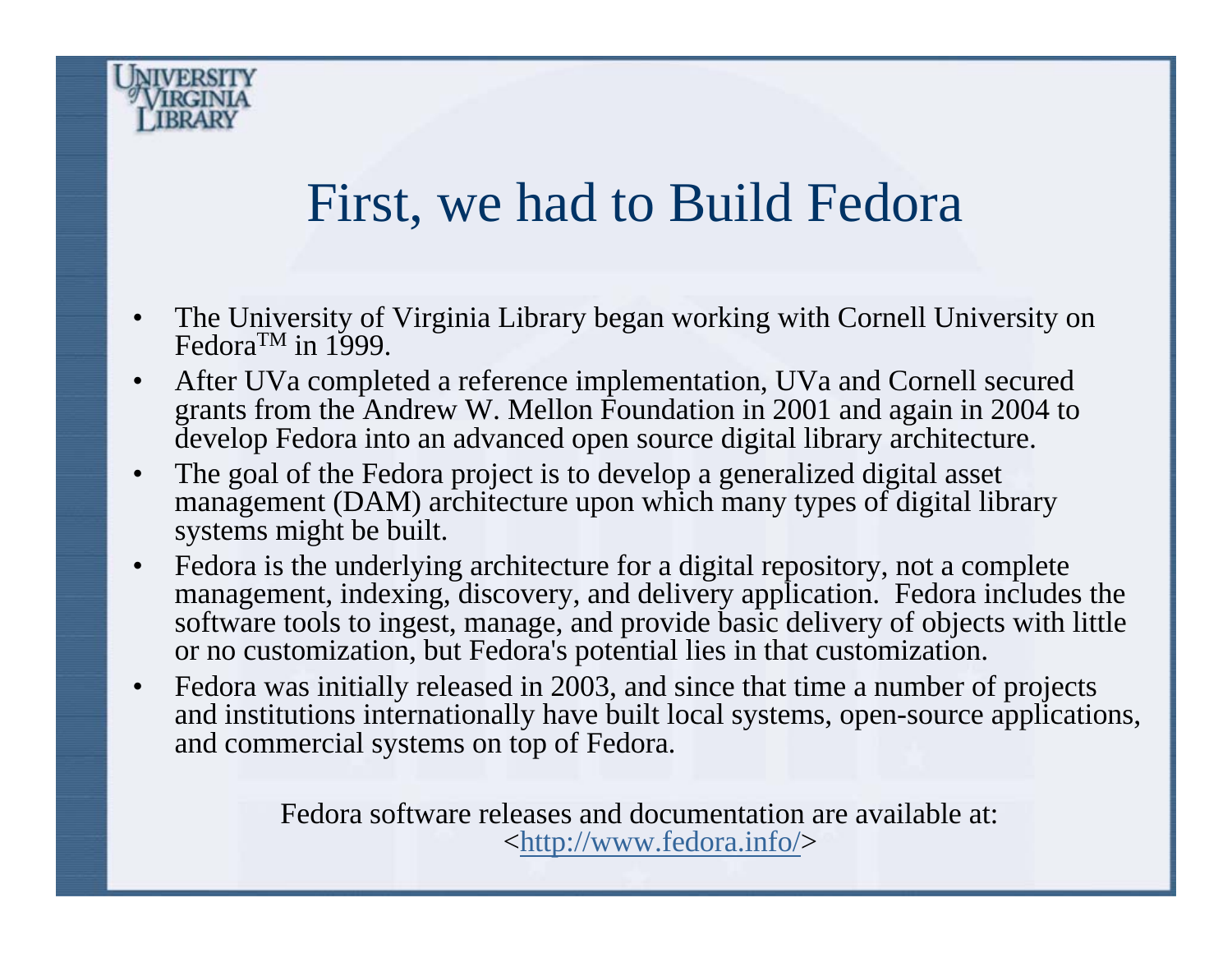#### We Defined Architecture Assumptions

- The Repository will be a part of a global network that will be built by libraries, governments and corporations.
- All media and all content types will be integrated into one Repository collection.
- There will be simple objects and complex objects with many relationships, and we will need to manage both the objects and their relationships.
- We will be faced with born-digital scholarship incorporating both digital materials and context.
- • Any given resource can be associated with and presented in any number of contexts.
- •Searching and browsing are equally important.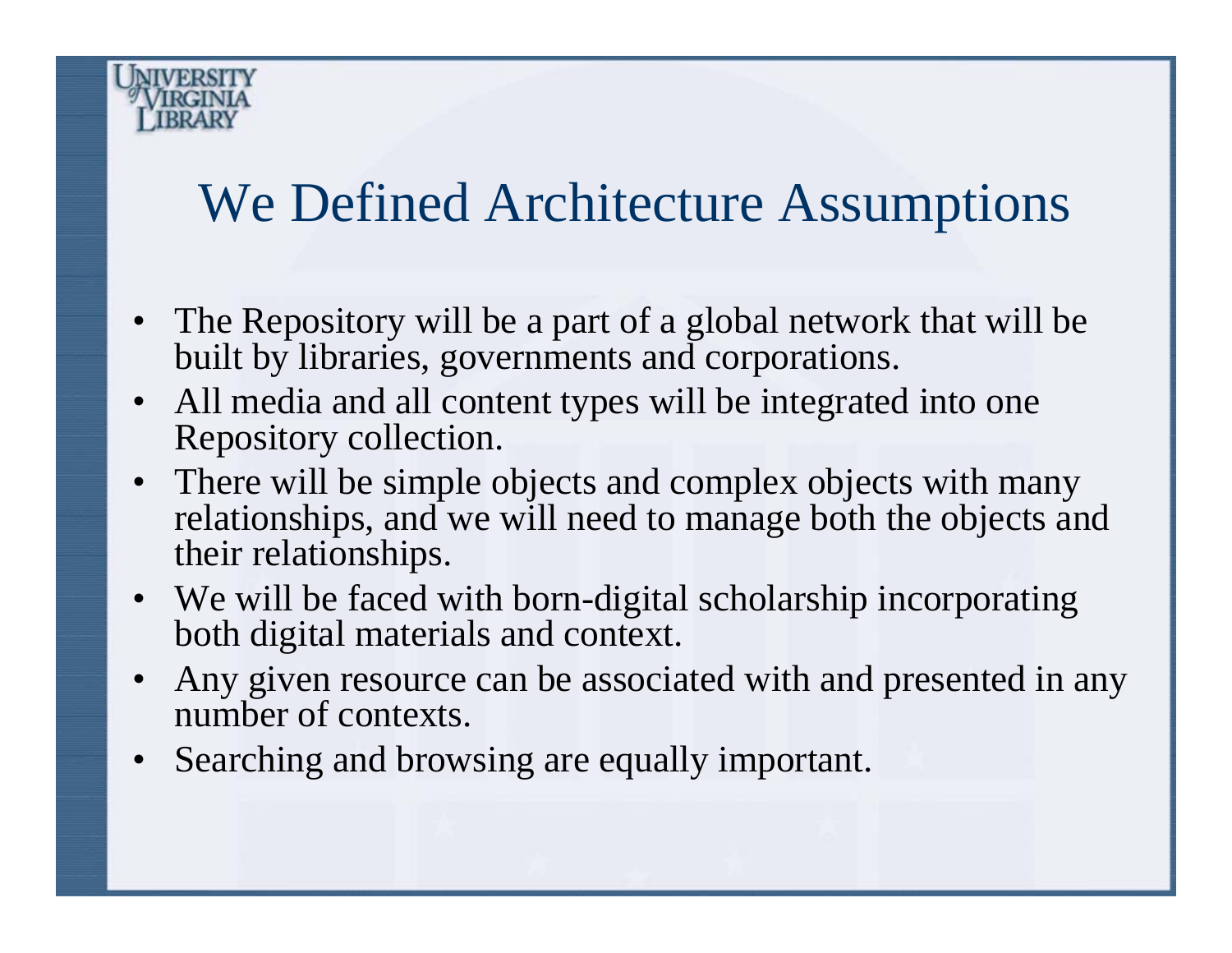#### We Defined Service Assumptions

- •The Repository will be a curated repository.
- •The UVa community is the primary user of the Repository.
- • All of the UVa Library's digital collections will eventually be managed and delivered by the Repository.
- • The Repository will be part of the solution to create a single point-of-access to the print and digital collections together.
- • The Repository will have a public interface to support discovery and use of the collections by the UVa community.
- • The Repository will provide tools for the use of the collections in instruction and research.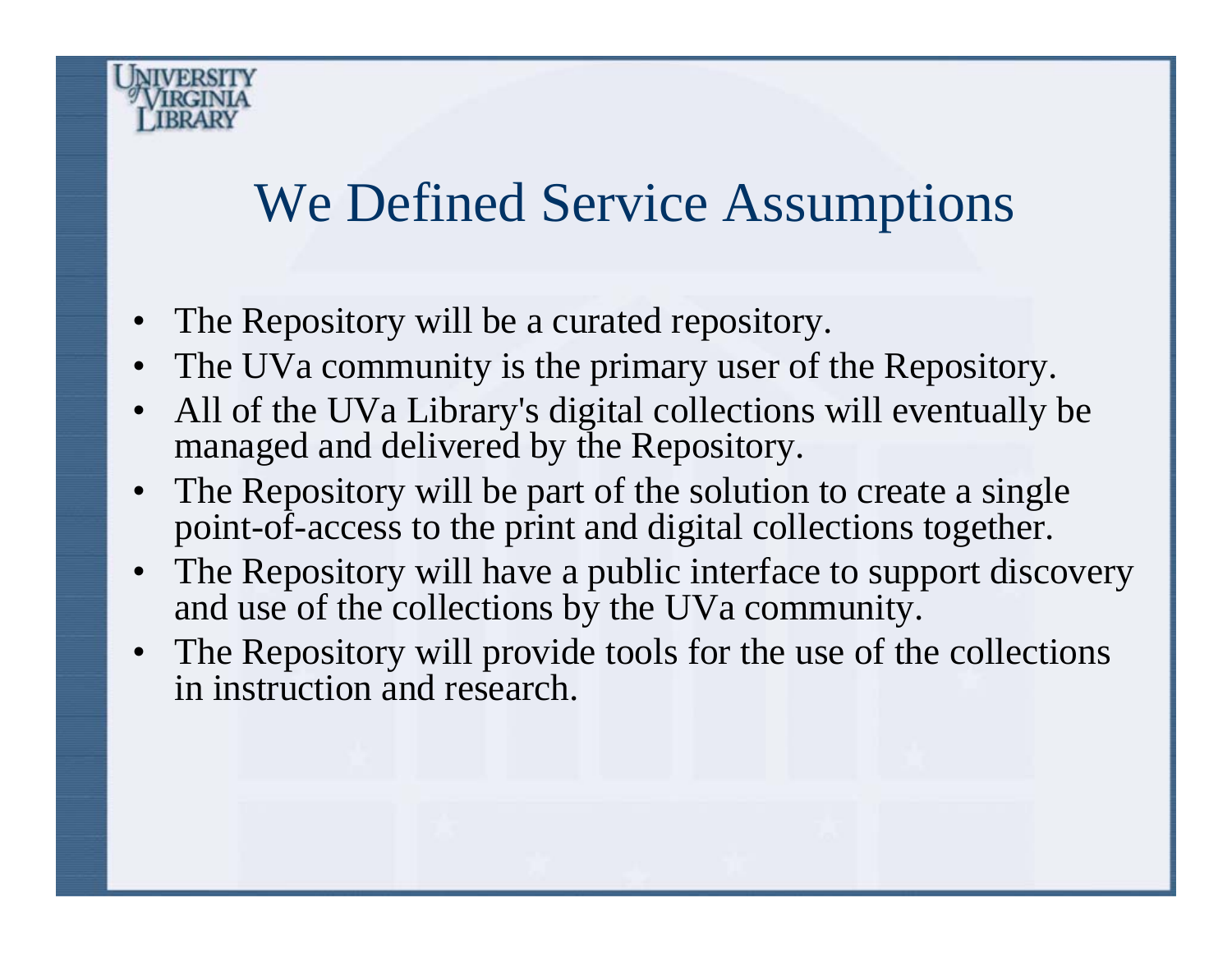## UVA Repository Development Planning

- Legacy digital collections were surveyed to identify file formats and presence and format of metadata.
- Working groups were formed to identify functional requirements for the delivery interface.
- The output of both these processes were transformed into formal specifications that were translated into holistic local production standards (for migration and new production), Fedora *content models* (classes of content objects) and *disseminators* (mechanisms for delivering objects), and interface functionality.
- We developed the underlying object architecture using Fedora, designed the repository workflows, and wrote the necessary code.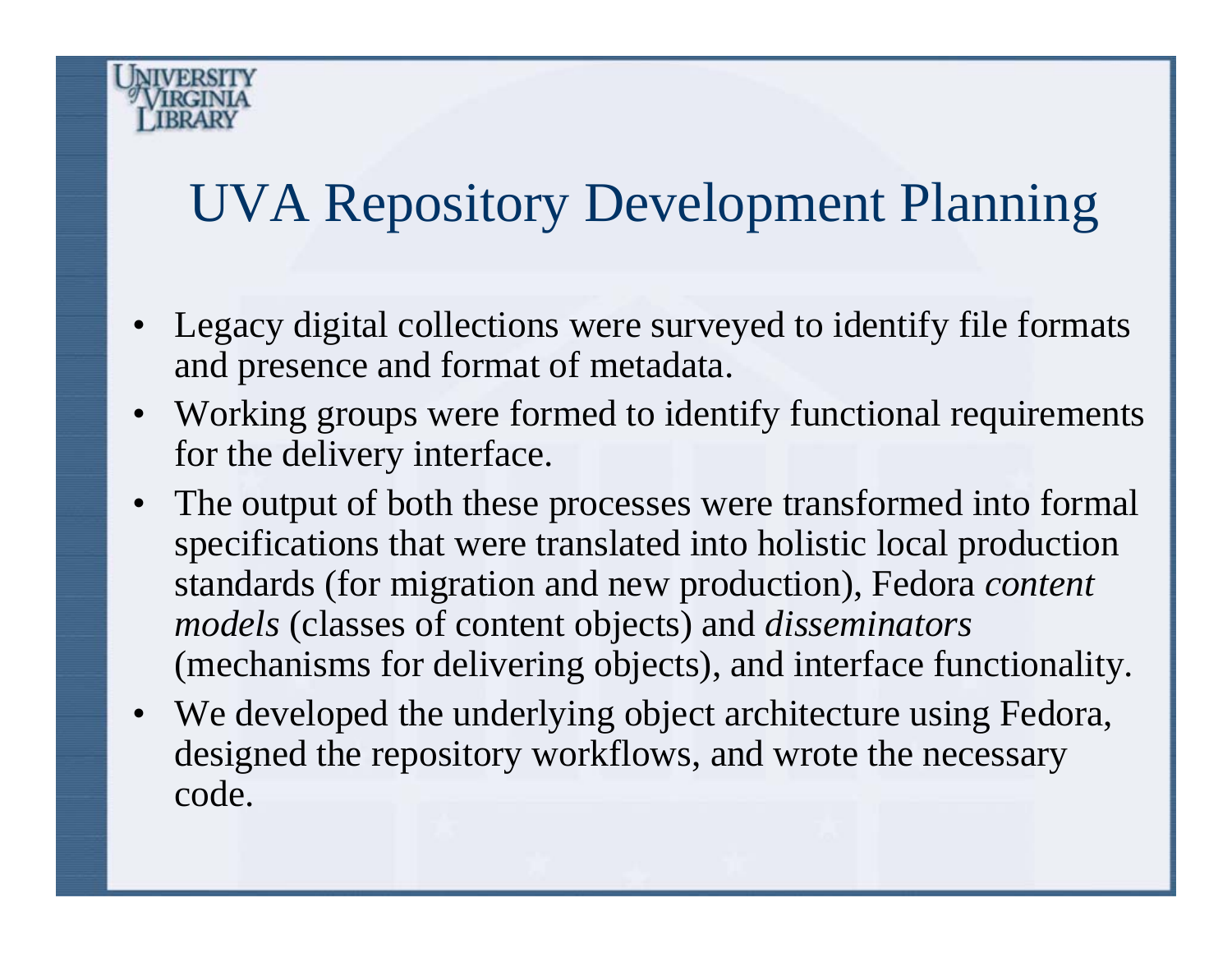## UVA Repository Development Process

- The local mantra "If digital collections cannot be used, then they have not been preserved" was foremost in our minds when we started to develop discovery services and end-user tools for the Repository.
- In summer 2003 a Phase 1 alpha prototype (not using Fedora) was developed to test functionality and look and feel.
- • Feedback received informed a Phase 2 beta Fedora prototype which launched for limited testing in Fall 2004. Additional features and an expanded test group were brought in Fall 2005.
- • Phase 2 development included service enhancements identified through testing as well as infrastructure enhancements.
- •The Repository launched for the full UVa community in 2007.

<http://lib.virginia.edu/digital/collections/>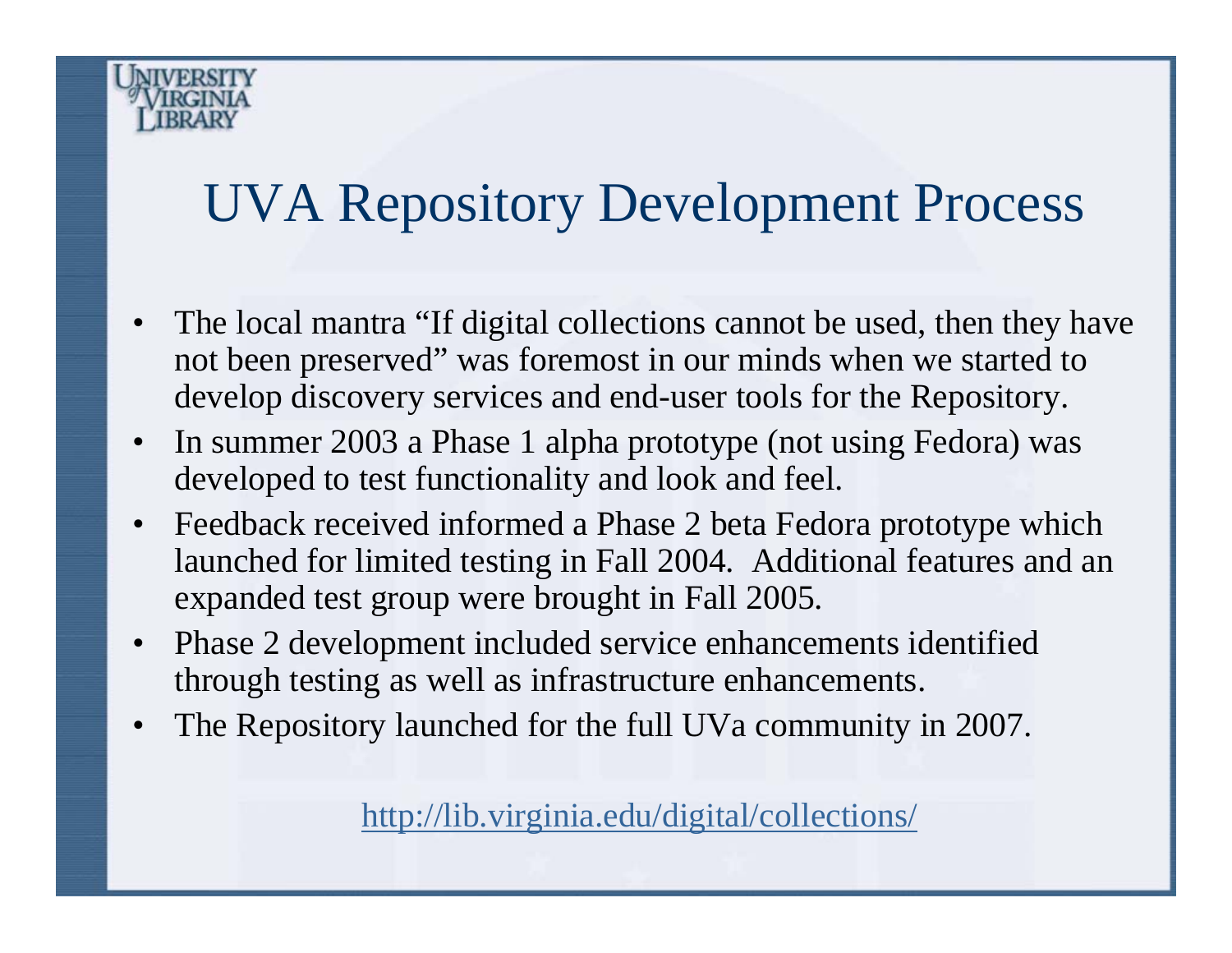## UVA Digital Collection Repository Contents

- • Much of the collections are the product of fifteen years of internal digital production, creating surrogates of the Library's physical collections. Some are licensed from vendors.
- $\bullet$  The UVa Library Repository collections currently consist of digital images, electronic texts (transcriptions and/or page images), and EAD finding aids.
- • New formats in process include printed music, video, datasets, audio, and GIS.
- • Upcoming collections include born-digital scholarship created by faculty, often integrating Library materials.
- • All the objects bring relationships with them, whether simple relationships between media files and metadata or that of page images to a text volume transcription, more complex relationships such as those between issues of a newspaper or volumes in a series, or more complex relationships still, such as the organizational context that a scholar overlays onto a digital archive in a web site. The objects and their relationships are part of the Repository.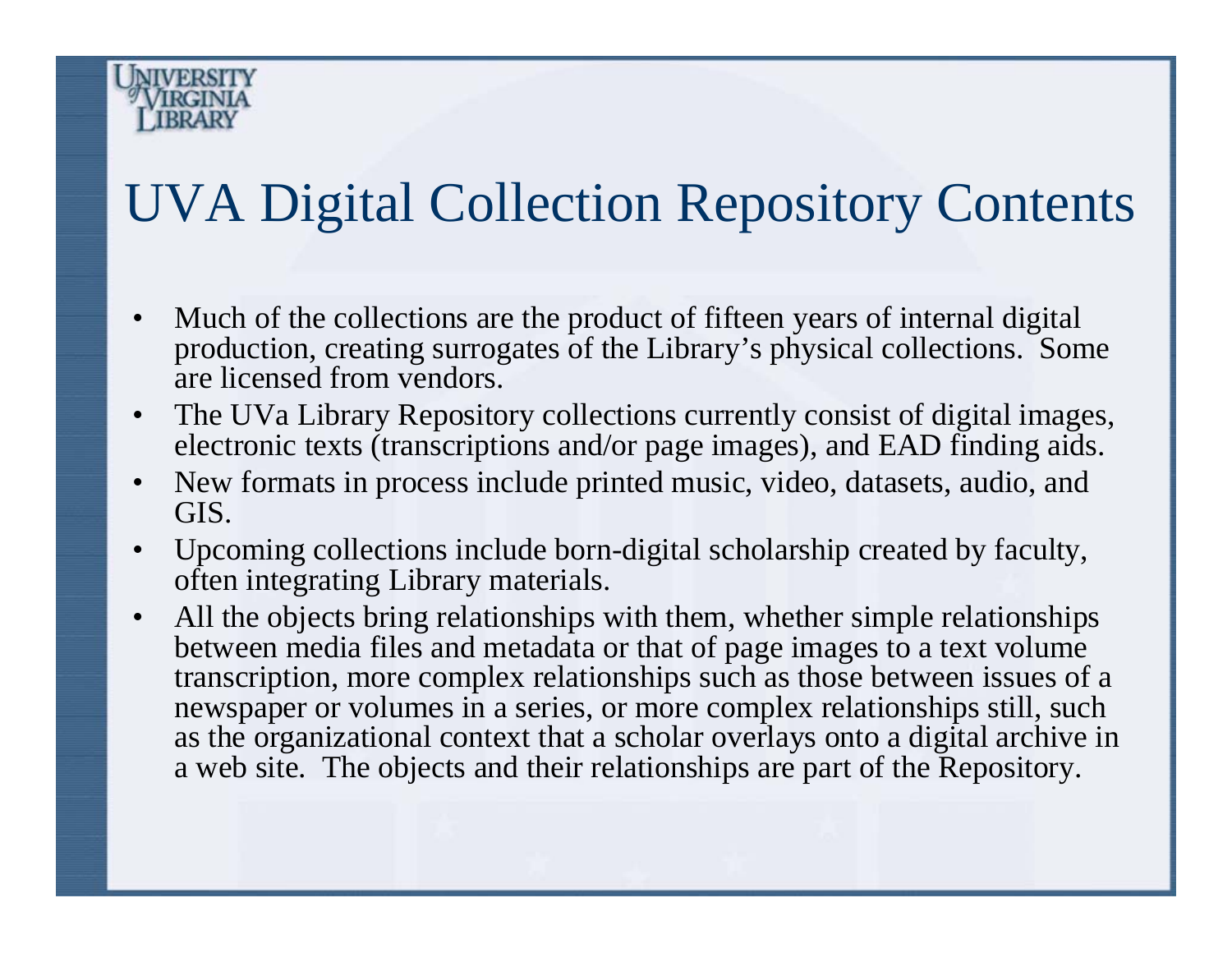## What is "Digital Curation" at UVA?

- • While the subject of digital preservation is central to the larger discussion of what is called digital curation, intellectual curation and digital preservation are both represented in our curatorial and operational assumptions.
	- UVA is creating a collection that supports our community's teaching and research, a collection that we manage and preserve not just for its current use, but for future scholarly uses and technologies that we have not yet even imagined. The overarching aim of our curation efforts is to build collections and preserve and enable the use of the objects. If an object cannot be used, it has not been preserved.
- No one person is or could be <u>the</u> "digital curator" it's a team of staff with varied expertise and roles.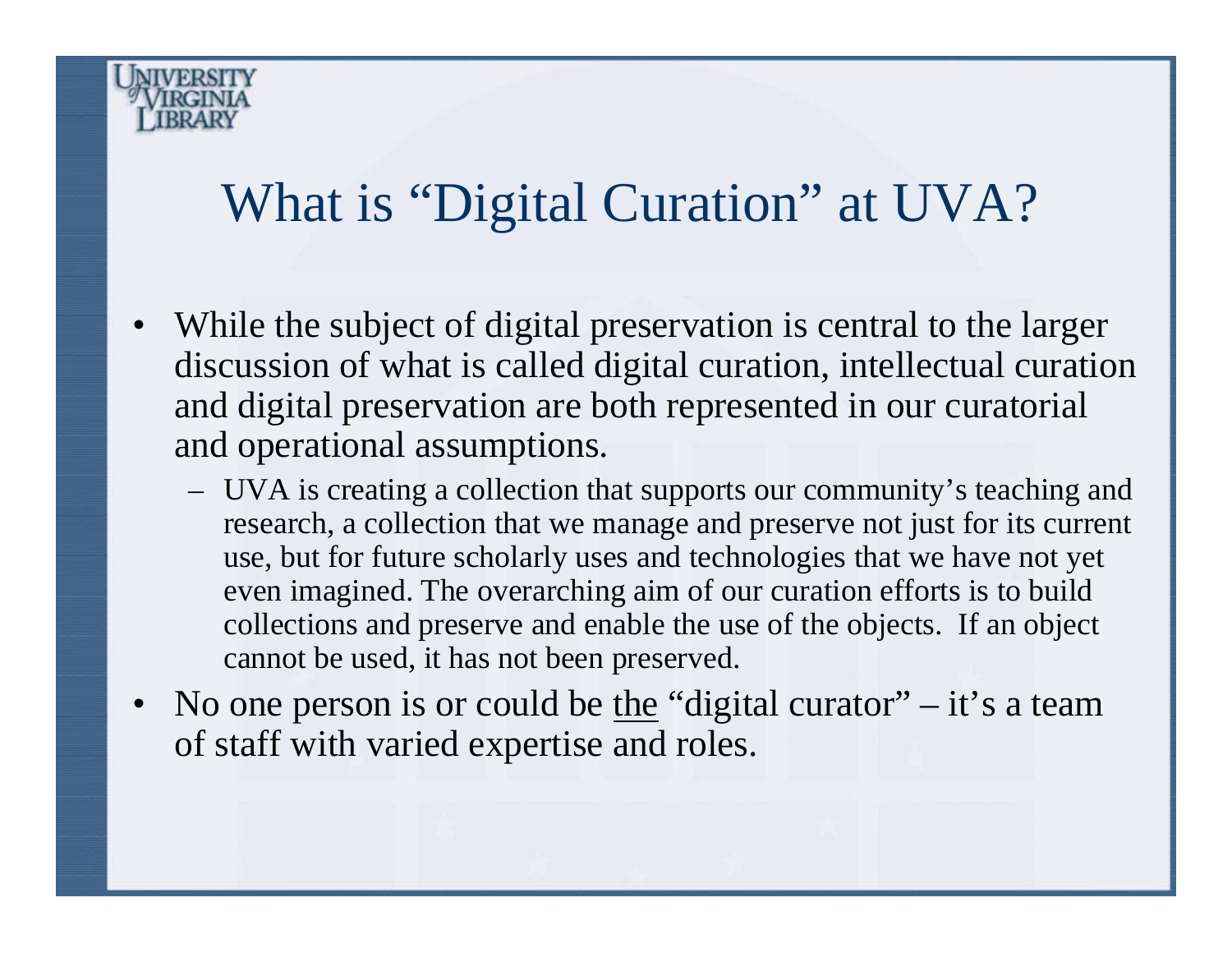

#### What Did we Need to Know to Develop the Architecture?

- • We had to be up-to-date on technologies and initiatives in the community that could be useful in helping us model our own projects.
- •We had to understand what might constitute an object – number and formats of files, metadata, and behaviors.
- $\bullet$  We had to be conversant with the general requirements of OAIS and with current strategies for digital file preservation to develop our storage and object architecture. We needed to map the underlying transactions of the repository's operations to OAIS and identify the required technical and administrative metadata.
- $\bullet$  We had to be exceptionally familiar with Fedora architecture to develop our granular object management, and to design content models and disseminators around those granular objects. The development of the Fedora disseminators required familiarity with the file formats, metadata standards, and the functional requirements of the discovery and delivery services as set by curators and users to assure that we were taking all needs into account at an architectural leve<sup>l</sup>
- •We needed to recognize that there is no such thing as a final version of an object or its metadata, given updating and migration of metadata and formats, and to support object versioning and citation of versions.
- •We needed to create an architecture where we could ingest content to manage and preserve it, but also to get content OUT so our content is useful and usable in other systems and contexts.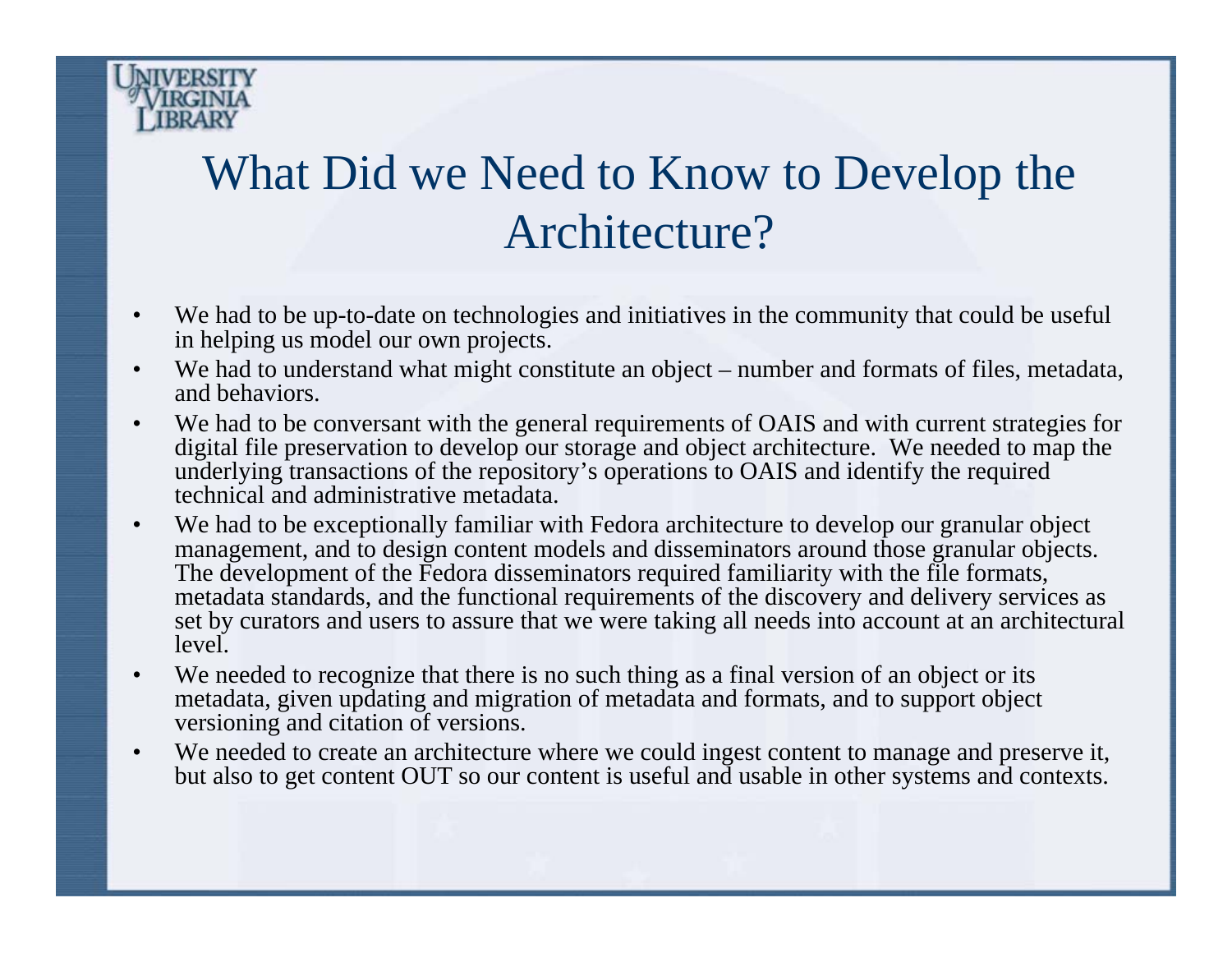

#### What Did we Need to Know to Develop the Standards and Workflows?

- We were required to be familiar with metadata and format standards used in the greater community to select appropriate standards for local use that can hopefully support future preservation of content. It's not just the formats, it's the metadata documenting the content and process of its creation.
- We had to be familiar with procedures for digital production and metadata creation to design workflows, and implement as many automated processes as possible.
- We had to recognize that there is no such thing as a final standard or workflow, and expect to review and revise our standards and workflows on a regular basis.
- Familiarity with processes and technologies to map and transform metadata and formats between standards for interoperability and migration.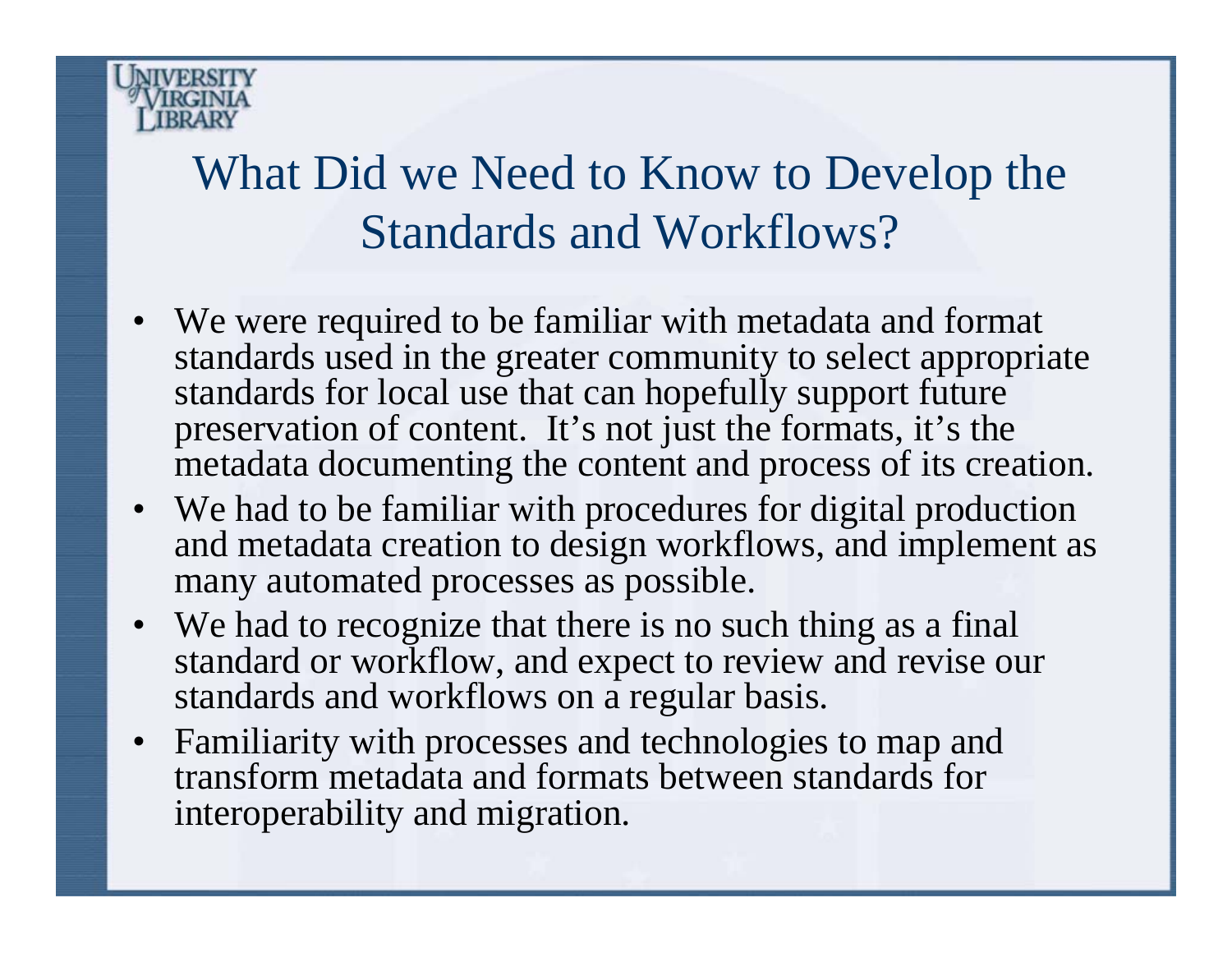

#### What Did we Need to Know to Develop the Services?

- • Understanding of our diverse users and their demanding needs. We often make the mistake of referring to "our users," when we have users from and across myriad disciplines with many requirements depending upon pedagogy, research practices, and formats and tools used.
- We worked with subject librarians aka content curators to identify discovery requirements, as well as identifying and communicating with the user community to identify their content needs and use needs.
- • To the curators and the users the discussion of service functionality and collection contents went hand-in-hand – they identified collections to be included in the Repository and how they expected to be able to use them.
- • Their input led us to develop tools to GATHER and USE the collections once discovered. We built the Collectus digital object collector tool and an ImageViewer to develop and organize personal sets, and create slideshows and web pages. A tool to integrated images from non-Repository collections is also under development. Once the gathering tools are in place, we will begin work on more elaborate creation/authoring tools.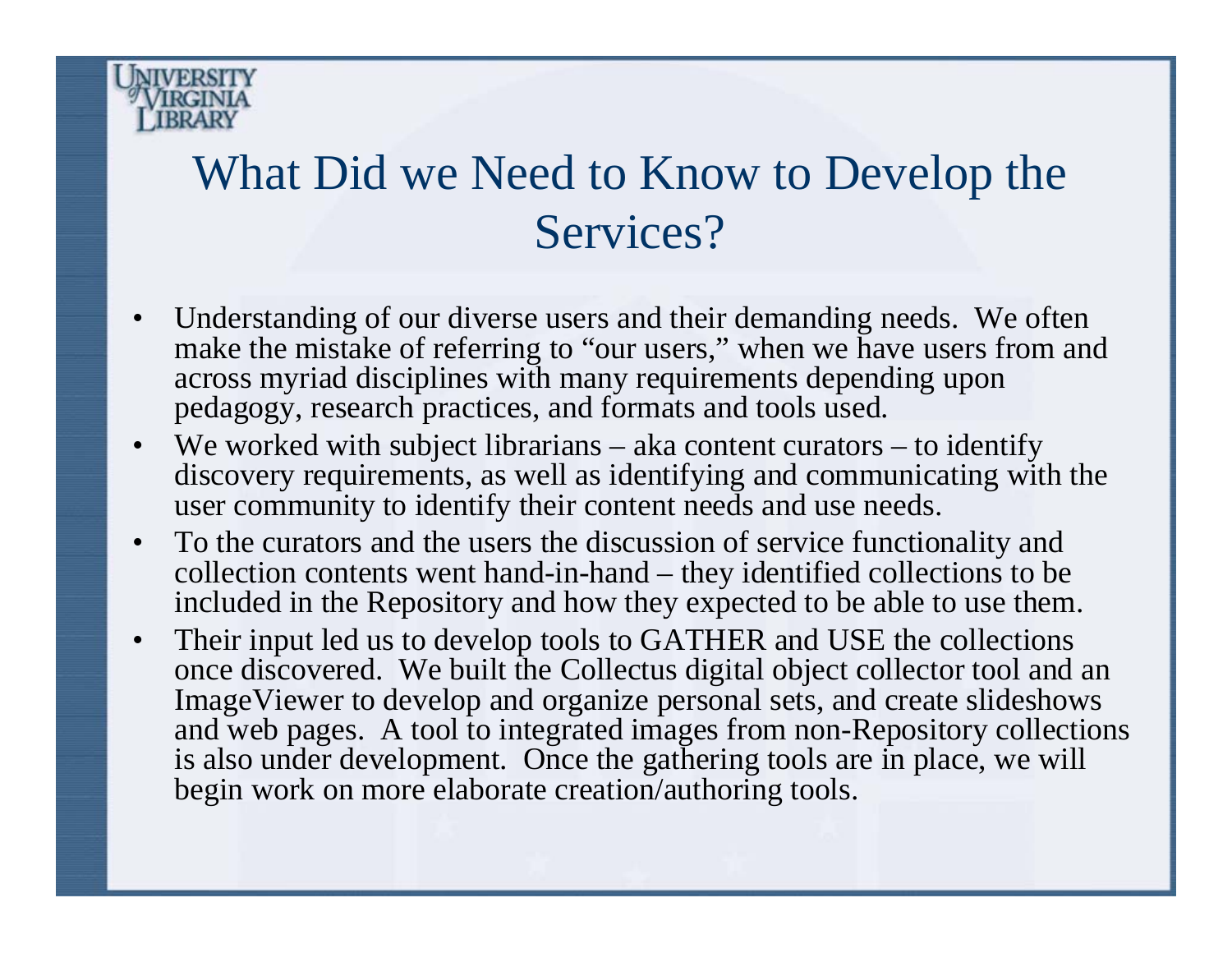

#### What Did we Need to Know to Develop the Collection and Policies?

- • We had to be familiar with general principles of collection development and content assessment, but adding in technical assessment.
- • We had to develop expertise in licensing and intellectual property issues, especially fair use.
- •We had to learn what our curators had and what our users wanted.
- $\bullet$  We developed a Collection Development Policy and "Guidelines for Digitization" to identify the scope of the collection building.
- • We created a "Production Prioritization Review of Collections" guide, and Technical Assessment criteria and a data entry form for subject librarians to aid in the assessment of collections to identify production needs.
- $\bullet$  We created an inventory of legacy collections and a list of current and upcoming special production projects for specific sets or collections. We combined the lists and, working with subject librarian and production staff input as to need, available resources, and ease of work (from the technical assessment), we prioritized all projects.
	- The queue is reviewed quarterly for completions, additions, and re-prioritization.
	- Alongside the project-based production we also have ongoing queues of individual text titles and images to be used in research or instruction that are identified by subject librarians in consultation with faculty.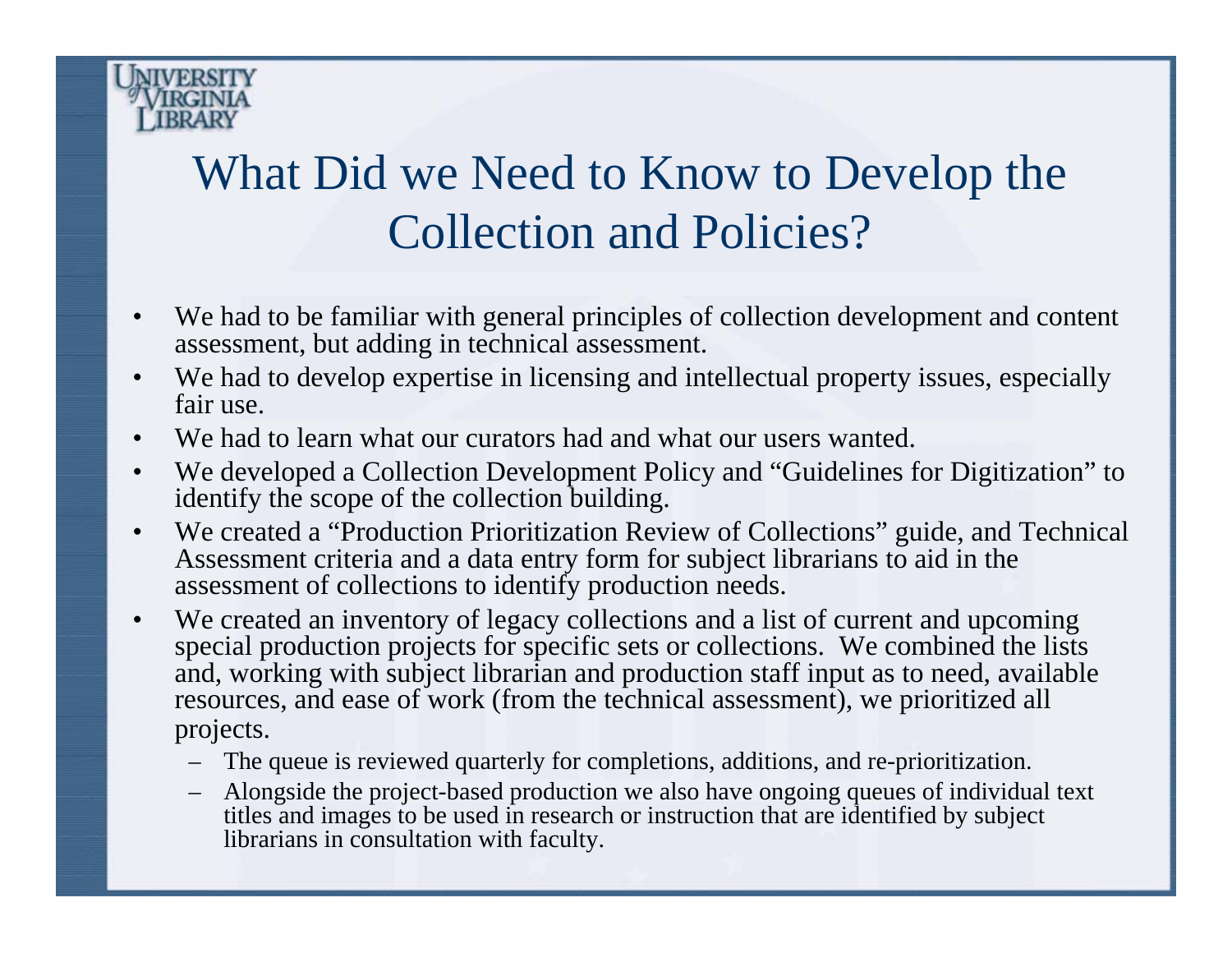

## Our Process led us to identify and document our Principles of Digital Repository Curation.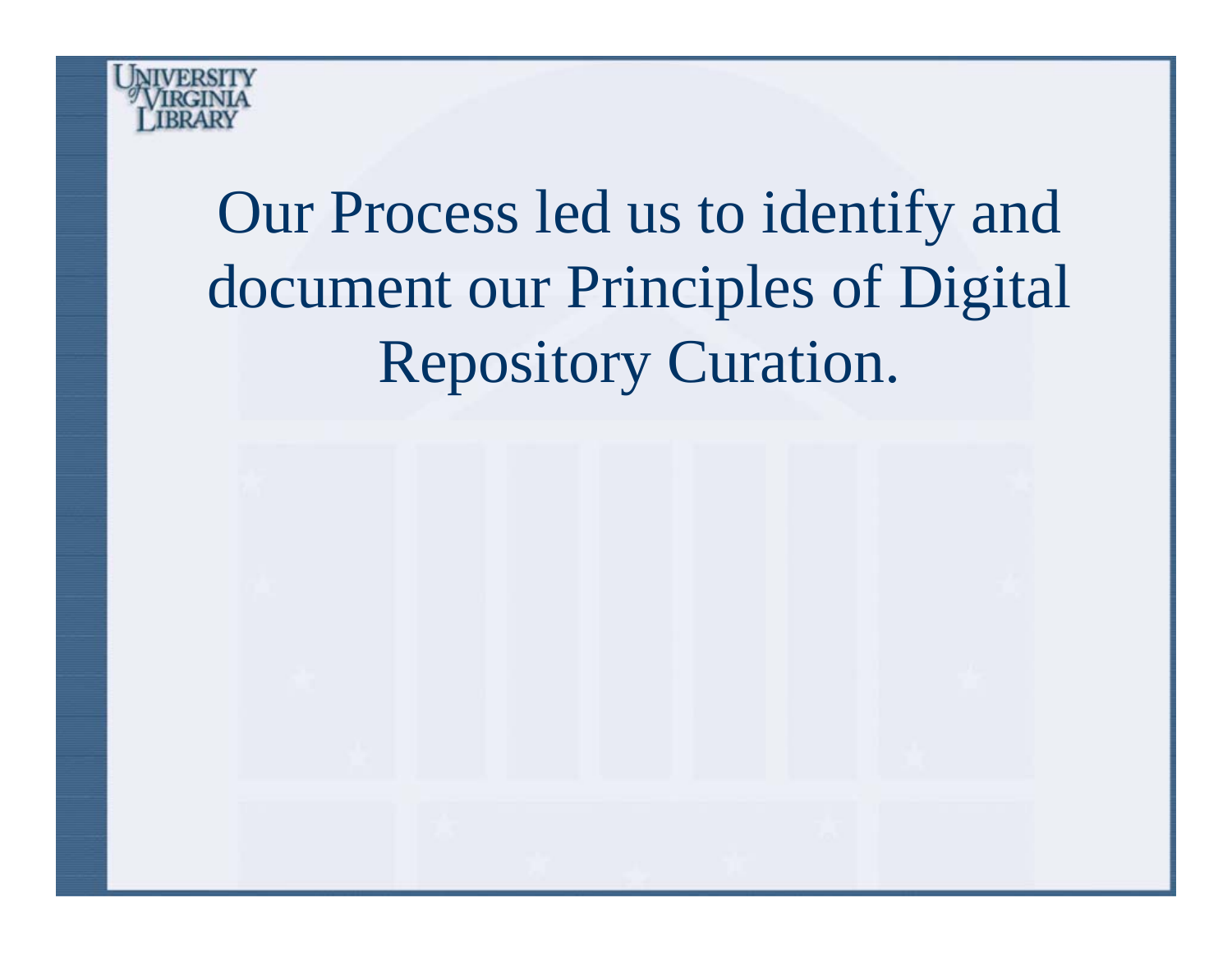## Principles for Selection of the Collections

- • Support teaching and research.
	- Our primary principle of digital curation, or else we are creating a Repository of limited utility for our community. Subject librarians identify content that supports the curricular and research needs.
- • Promote and improve access to unique and rare items.
	- In prioritizing content, one of the most important criteria, in addition to direct requests from faculty through subject librarians, is that the content that is rare or unique to UVa. This content can be existing digital surrogates of physical materials or physical materials to be digitized.
- • Look for valued-added possibilities when selecting material to be digitized.
	- Identify high-use physical or digital materials, provide rich discovery metadata, provide the most granular markup possible, and opportunities to provide tools for the use of the objects.
- • Preservation of the physical is a selection criterion for the digital.
	- The incorporation of preservation reformatting projects into Repository production ensures the continued use of our brittle collections.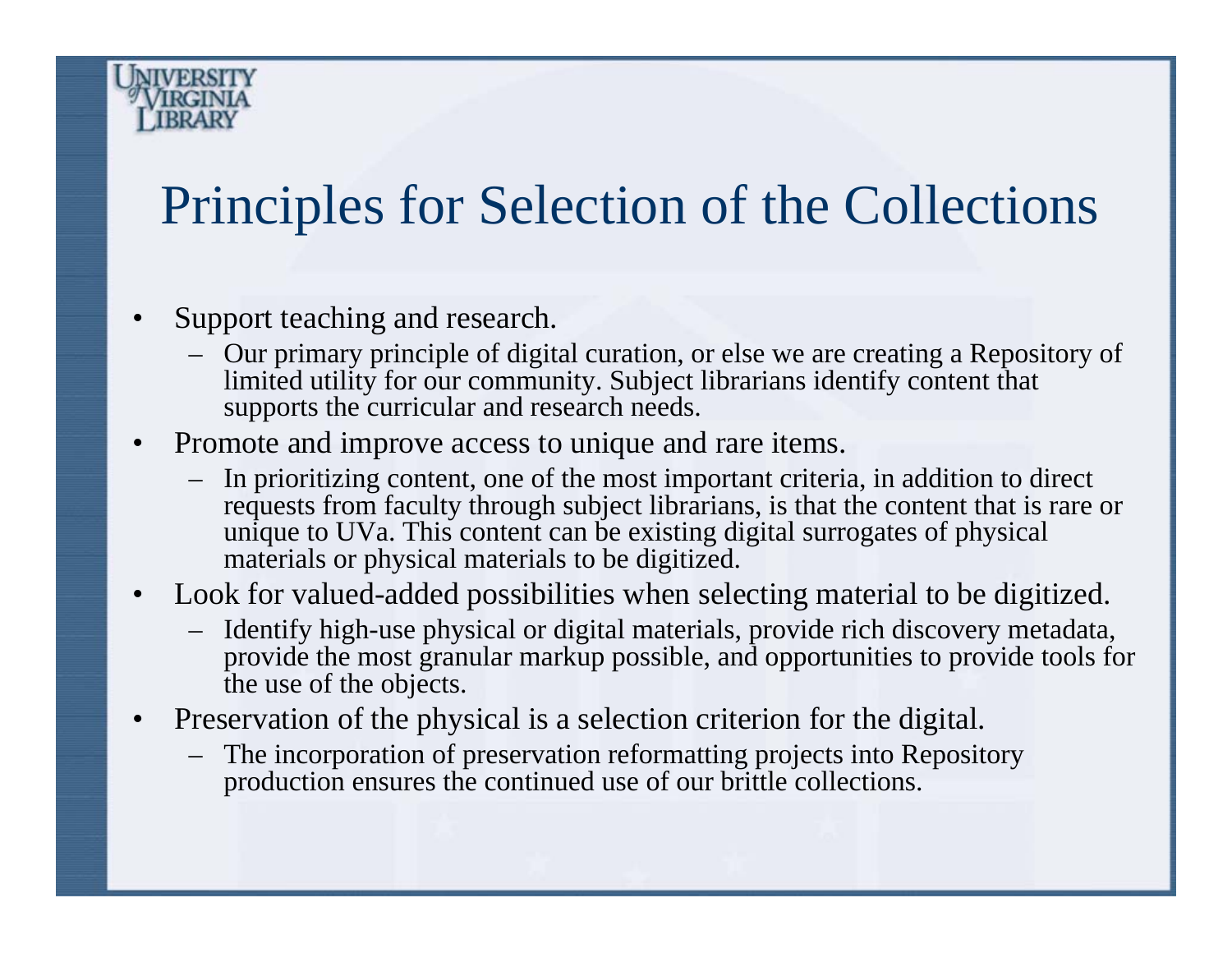## Principles for the Use of Standards

- Preservation of the digital is one of the ultimate goals, but underneath that goal is a standards issue.
	- The intellectual selection of materials for the Repository has been balanced with a technical assessment, where the materials are compared to the library's standards, assessed for migration to those standards, and appraised for viability and preservation over time.
- Enforcement of standards and best practices creates a more controlled environment for preservation.
	- With a controlled set of standards and object classes, the Library has fewer types of files to manage, deliver, and preserve, including limiting the scope of future format migrations.
	- There is strong desire and need for an environment where data resources are interoperable, easily discovered, and with appropriate appraisal mechanisms in place for the selection of resources by searchers. The use of common standards and open standards is vital for this interoperability.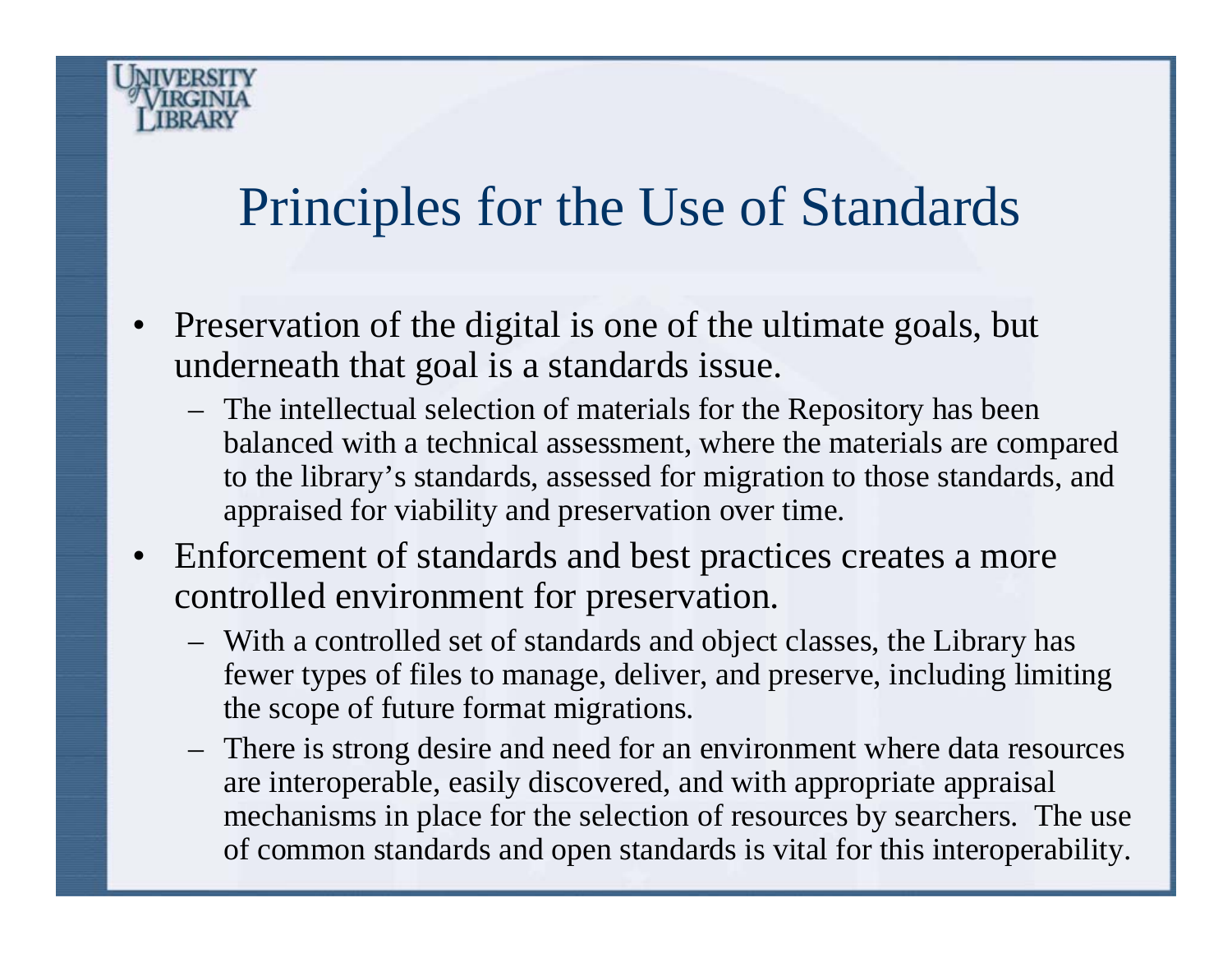

## Principles for Trustworthiness

- • Users must be able to trust the objects in the Repository.
	- The Library's role in the selection, production, documentation, and management of the digital objects in its Repository provides a perception of trustworthiness. Consistent format and metadata standards, consistent object behaviors, versioning, and the ability to cite versions of objects contribute to the real trustworthiness as seen by users.
- Appropriate authentication, authorization, rights management and security are not just aspects of the architecture; they are part of the establishment of trust.
	- Validation of datastreams during production and ingestion; assumption of authentic datastreams in delivery.
	- Documentation of rights and policies, authorization of users, and support of policy-based the use of objects based on their rights documentation.
	- Security of the infrastructure.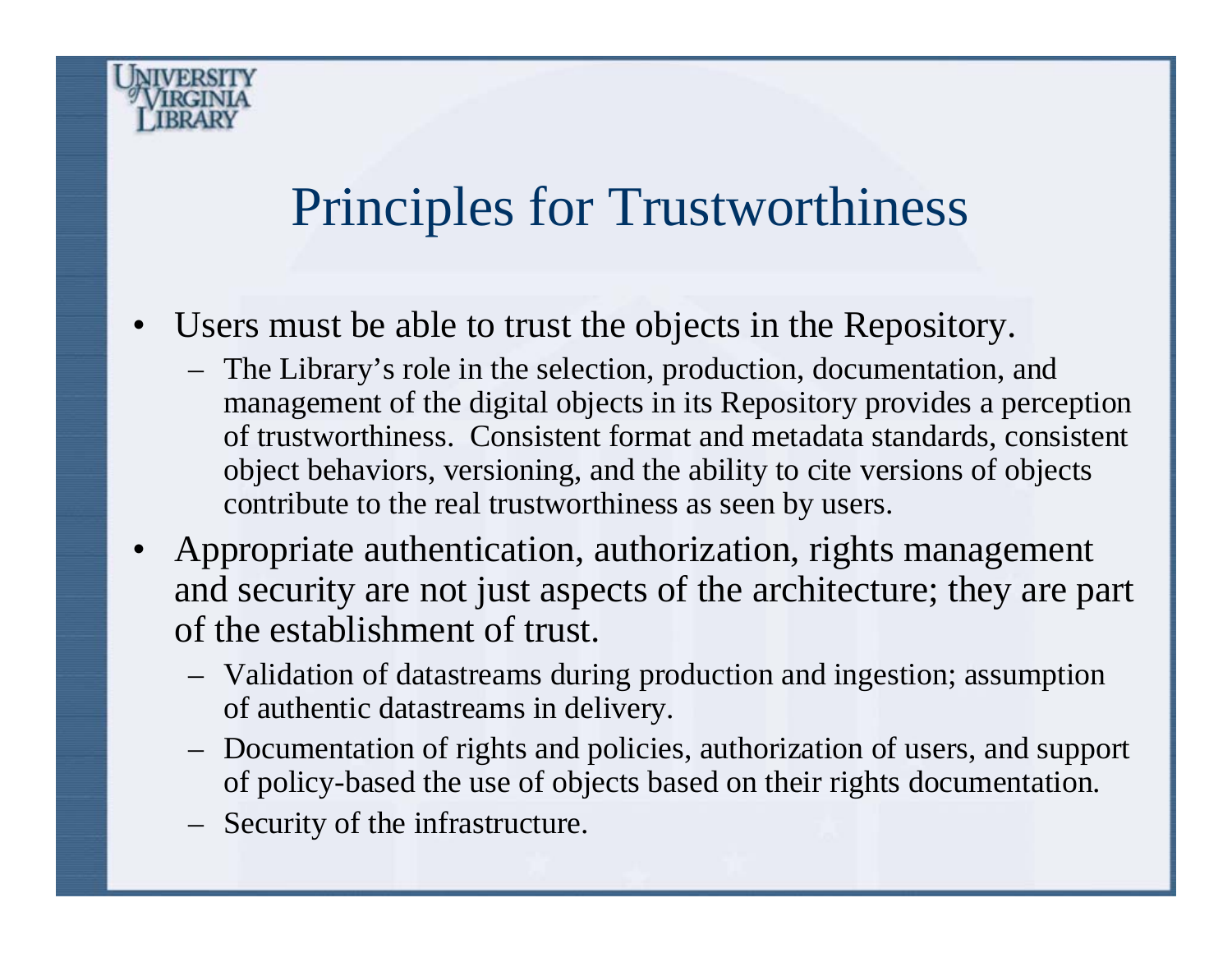#### Principles for Preservation and Sustainability

- • Build a trusted digital repository architecture.
	- The Repository manages the delivery versions of our digital resources, and all the metadata about them, including basic representation information, plus all the scripts and programs needed for transformation, representation, or rendering for the user.
	- Our architecture validates objects, enforces rights through programmatic rights policies, and runs in a managed server environment.
- • These core trusted Repository architecture attributes are key components in assuring our community that they can trust our Repository and that digital scholarship that we collect from them will be properly managed and preserved.
- $\bullet$  Enable use and sustainability of the Repository collections.
	- Work is ongoing to identify levels of sustainability that can be promised for various types of objects, including the functionality that accompanies or is expressed by those objects. This effort goes hand-inhand with the identification of the controlled set of formats that we will manage, and the ability to migrate objects to need those format and metadata standards.
- • Governance and operational policies are of equal importance to standards and architecture.
	- Develop documented mission statement, policies, and workflows for the operation of the Repository.
	- Ensure that there is organizational support for the operations, adequate, appropriately skilled staffing, and adequate technical infrastructure.
	- Operational activities must include periodic review of the operational status, and an audit of the Repository.
	- Policies must include those that ensure the continued review and updating of the workflow and the policies themselves.